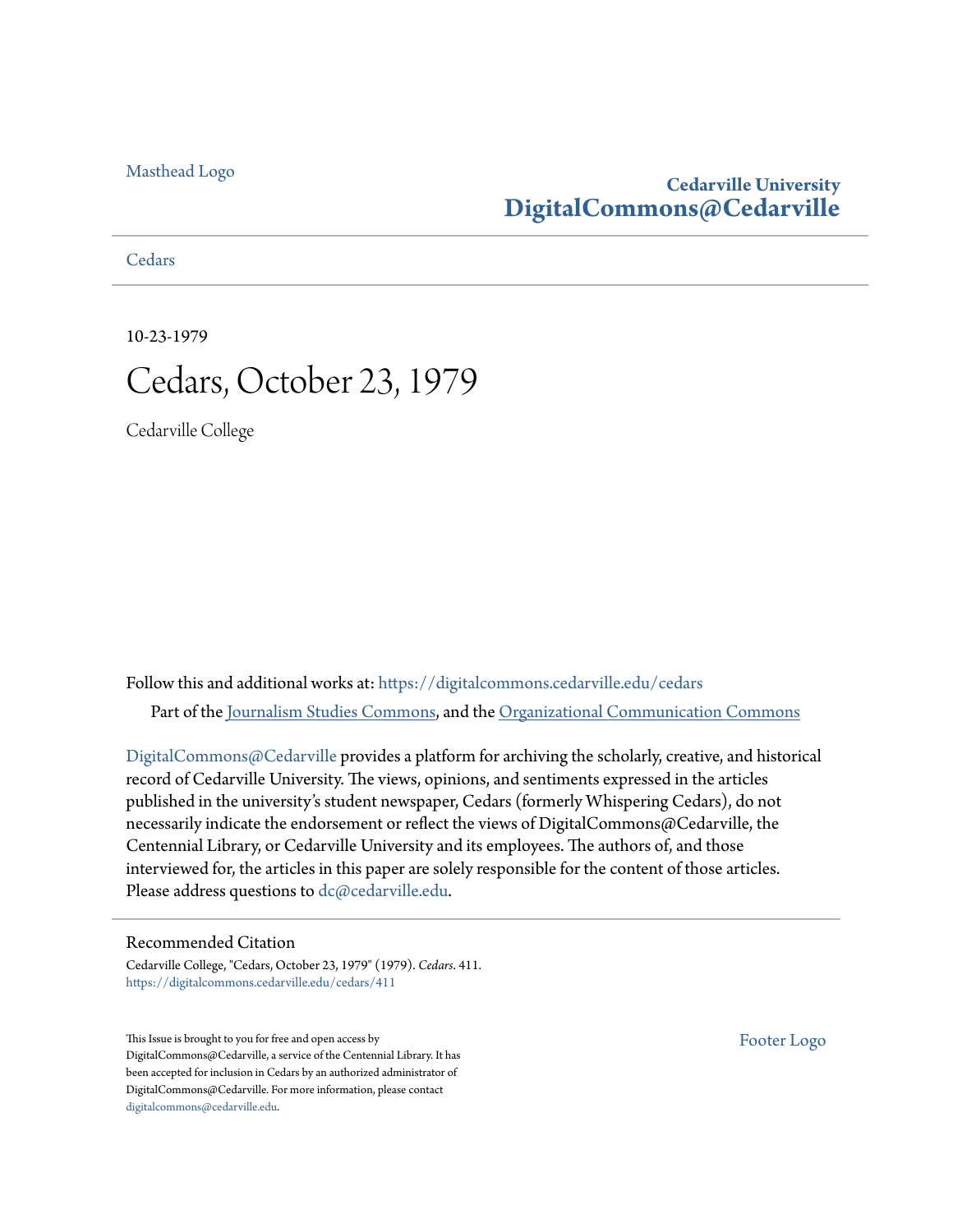

- Vol. 48, No. 3
- Mondayj October 23. 1979
- Student Newspaper
- of Cedarville College

# "STRIVING FOR THE MASTERY"



Junior and senior high students from all over the Midwest will congregate on Cedarville College campus November 2 and 3 for the 13th annual Swordbearers' Conference. The theme of this year's conference is "Strive for the Mastery" from I Corinthians 9:24, 25, and seminars will deal with topics concerning the Christian and athletics and the Christian and his body.

The major goal of the Swordbearers'<br>Conference is to challenge young people in practical Christian living, this year particularly by interrelating physical aspects<br>of life such as endurance, discipline, and<br>exercise with spiritual living. Secondary<br>objectives for the conference include pro-<br>viding Ch tian college campus.

at Montreal. Mr. Peterson has wrestled on four world teams and two Olympic teams and recently finished second in the 1979 world matches.

Dr. Don Callan will lead Friday evening's basketball clinic, assisted by the Cedarville varsity basketball squad. Dr. Callan is a member of Cedarville's physical education department and head basketball coach. This seminar will include a discussion of the team's missionary outreach in the Philippines last summer.<br>On Saturday morning conference par-

ticipants will tour the campus, and then<br>Pat Williams will present his testimony at the opening rally. The students may then choose to attend any of the three seminars.

Featured conference speaker is Pat Wil- . Iiams, General Manager of the Philadel· phia 76ers basketball team for five seasons. Prior to obtaining his current position with the 76ers, Mr. Williams served as General Manager of the Chicago Bulls and Atlanta Hawks. Mr. Williams is interested in spiritual growth of Christian athetes and is involved in a weekly Bible study for professional athletes in the Philadelphia area.

PAT WILLIAMS, General Manager of the Philadelphia 76-ers.

## Pilgrimage to Stratford set for October 25 **athetes and is involved in a weekly Bible** williams and the Summer Swordbearers.

On Friday, October 26, at 2:00 p.m. the group will see The Fist Part of Henry IV. and at  $8:00$  that evening will watch as King<br>Lear is staged. On Saturday afternoon the<br>group will view The Second Part of Henry IV and in the evneing, Othello. King Lear<br>and Othello are classified as Shakespearean tragedies, while the Henry IV plays<br>are known as history or chronicle plays. Shakespeare's chronicle plays deal with the English history of the Civil War of the Roses between the families of Kings Richard and Henry.

The Festival playhouses consists of the Avon Stage, Festival Stage, and Third Stage, an experimental stage. The Festi val Stage is unique in that it is a "thrust stage," which projects out to the audience, similar to the stage in Shakespeare's Globe Theater.

## ends in success

ollege Blood Drive

Mrs. Royer will present a seminar on "The Christian Girl in Sports," and Dr. Callan will conduct one on "The Christian and His Body." A third seminar entitled "Bodily Uses and Abuses" will be directed by Dr. Richard Lancaster, a physician and clinic directot-irom Cincinnati. For the adults Don Rickard, Dean of Students, will conduct a seminar on human sexuality. The conference will close with a final

rally at 2:15 in the chapel, featuring Pat

The Rescue Squad sponsored ir<sup>v</sup> ve which was held in the gym-studen.  $\therefore$  Out of the 126 who pledged to donate, 99 people actually gave blood. Normally, only 84 out of every 130 who sign up actually donate; 33 percent are usually determined to be ineligible as donors due to medical histories or current health problems.

المواقعة

 $\label{eq:2} \frac{1}{2} \left( \frac{1}{2} \frac{1}{2} \right) \left( \frac{1}{2} \right) \left( \frac{1}{2} \right) \left( \frac{1}{2} \right) \left( \frac{1}{2} \right) \left( \frac{1}{2} \right) \left( \frac{1}{2} \right) \left( \frac{1}{2} \right) \left( \frac{1}{2} \right) \left( \frac{1}{2} \right) \left( \frac{1}{2} \right) \left( \frac{1}{2} \right) \left( \frac{1}{2} \right) \left( \frac{1}{2} \right) \left( \frac{1}{2} \right) \left( \$ 

*<sup>A</sup>*group of 60 Cedarvillians will journey toward Stratford, Ontario, on Thursday, October 25, in anticipation of viewing four Shakespearean plays. Annually, the English department sponsors the excur sion to the Shakespeare Festival in Stratford for students, faculty, and other interested persons.

> The Rescue Squad aided the Blood<br>Center by setting up tables and equipment for the drive and taking everything down afterwards. Also, the squad was responsible for signing up possible donors. The Maintenance Department helped by pro- viding extra tables and chairs, and Food Service furnished orange juice and cookies for those who gave blood.

in the Dayton area. Members of the Community Blood Center commented that they were pleased with the results of the drive. with the Christian Service Office plan and coordinate the conference. Gary Gro-<br>macki serves as Conference Chairman. Swordbearers will be involved in housing guests, registering participants, and giving campus tours.

Although pre-registration is incomplete, sources estimate that 600-1,000 junior and senior highers will attend the conference. The conference committee has sent 2,200 invitational letters to churches within a 350-mile radius of Cedarville College. Par-<br>ticipants from Michigan, Illinois, Indiana,<br>Kentucky, West Virginia, Maryland, New<br>York, and Pennsylvania are expected to attend.

# **Chapel Services**

The Cedarville group will be leaving at 5:00 p.m. on Thursday'by van and cars and will stay in Windsor Holiday Inn that night. The group will arrive in Stratford Friday around noon and stay at Victoria Inn in Stratford Friday and Saturday nights. Return is· scheduled for Sunday evening.

The Shakespeare Festival runs from May through early November, staging mostly Shakespearean plays and a few non-Shakespearean plays. During its season the Festival employs over <sup>600</sup> people.

The Festival first opened July 13, 1953, under a canvas tent after a year's work by founder Tom Patterson and director Tyrone Guthrie. Patterson was a native of Stratford and developed the idea of starting a classical theater in his home town after tasting European theater while on tour duty as a soldier. A Canadian town named Stratford seemed the logical place to locate a North American Shakespearean theater. The first season was a success, and the Festival has continued annually since then.

This marks the 27th year of the Festival and the 12th year of attendance by a group from Cedarville.

The blood drive held by the Community Blood Center from 1:00 to 7:00 p.m. on October 11, 1979, elicited a good response from Cedarville's student body.

For the first time the conference will span two days instead of one. The young people will arrive on Friday evening, November 2. At 8:00 p.m. they will attend one of three sports clinics offered in tennis,

wrestling, or basketball. Ruth Royer, current principal of Temple Heights Christian School in Tampa, Florida, will direct the tennis clinic. For· merly, Mrs. Royer taught physical education at Clearwater Christian College and then for five years served as women's tennis coach at the University of Mary- land.

 Directing the wrestling clinic will be John Peterson, a gold medal winner in 1976

OCTOBER 23 - NOVEMBER 8

23 Mr/Mrs Mike DiCuirci, Music Department  $24-26$  Lenny Seidel, pianist<br> $29$  Dr. J. Jeremiah Char Dr. J. Jeremiah, Chancellor 30-31 Dr. Russ Ebersole. ABWE

- 1 David Seymour, BMM
- 2 class meeting
- 5 Dr. Charles Wagner, Northwest Seminary
- 6 Tom Heddon, Rockford MI businessman
- 8 Paul Johnson, Birmingham MI businessman ·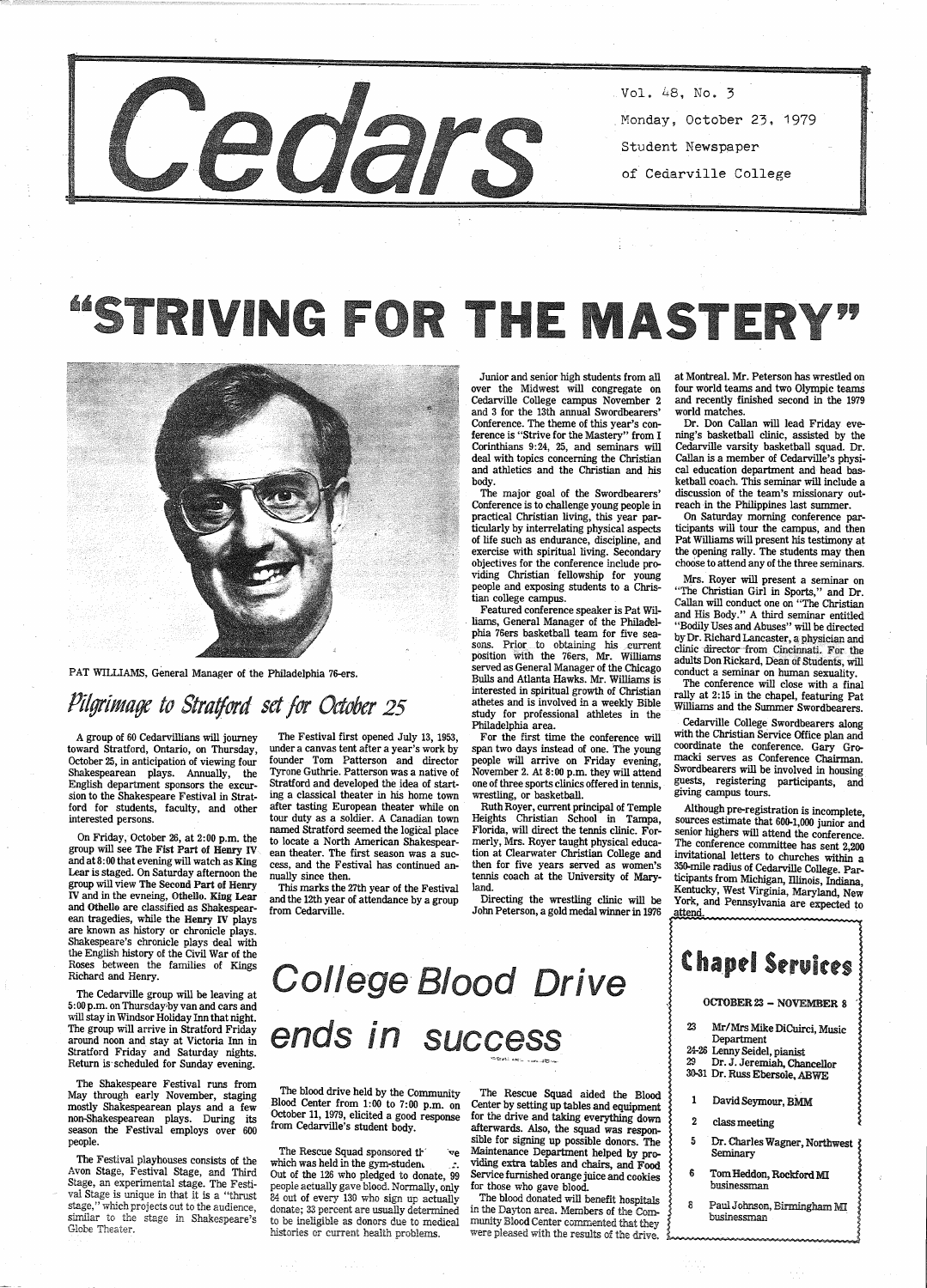p

## $_{\rm g}^{\rm a}$  RA has interesting ho



a e

2

Eerie, spooky, scary, frightening! These are the words which most people would use \_ to describe a cemetery; but Bill Potter, R. A. of Lawlor Hall, uses vastly different terms to portray a graveyard. According to him, cemeteries are interesting, quiet, and peaceful places. He even refers to them as centers of living history.

What makes a cemetery such an interesting place for Bill Potter? It's the spot where he engages in a hobby called graving. What is graving? It involves exam-<br>ining 4ombstones for names of famous; people.or.epitaphs of interest.

"That's crazy! Who would want to spend his time tromping around a cemetery?" If that is your response to graving, you can consider yourself in a majority. Bill stated that most people think you have to be

crazy to take up graving. He added, though, that what the hobby actually requires is an interest in history, a knowledge of where certain people are buried, and a bit of curiosity.

Bill became involved in graving about six years ago while tracing his family roots. His interest has now extended to looking for prominent people from the Civil War. Bill enjoys graving whenever he can and often does it while on vacation. Memorial Day for his family includes a graving expedition and a picnic in the cemetery. .

As far as tools are concerned, graving requires very few. Bill listed steel wool, chalk, paper and pencil, and a camera as the implements which one would need in graving. Steel wool is used to clean out the

BY KEITHA. WHARTON.

Christ, not Caesar, should have jurisdiction over our lives. This precept should be the starting point in the development of a Christian political philosophy.

Even as Christians over the last several decades have failed to acknowledge their responsibility in the area of politics, so they have also failed to formulate a truly Christian political philosophy.

Most Christians do not realize that there is such a thing as a Christian political philosophy. They place politics in the "neutral" corner of their lives; this allows them to vote according to pagan principles (if they vote), or according to how they "feel."

This has resulted in the tremendous amount of corruption that is prevalent in our country today, as well as the governmental interference in almost every aspect of our lives. Christians can complain about this for eternity, but it will not miraculously go away. The only way to eliminate this prpblem is the development of a sound Christian political philosophy based upon the principles laid down in the Word of God.

The modern state has set itself up as a god, proclaiming its power to dictate values to our society. It has claimed sovereignty over all aspects of life, while declaring that the only viable controls should be placed on it are those that are self-imposed.

The state has become the modern god, and far too often Christians have been

silent against it, or have been told to submit to it in the name of Christ. We have been rendering unto Caesar the things which are God's.

Once the starting point has been established, the proper role of government can be easily ascertained. The Word of God states in Roman 13:4 that the general purpose of civil government is "... a revenger to execute wrath upon him that doeth evil." Thus, government has been given the authority to punish those that disobey God's law. This would include the discipline of criminals, the removal of barriers to the free exchange of goods in our society, and the defense of our country against foreign nations. The proper functions of the state have been greatly neglected; crime is rampant, our economy is increasingly becoming socialistic, and our nation faces the great danger of being annihilated by Russia. The modern state has concerned itself with areas outside its jurisdiction, such as welfare, and has forgotten the only areas where it has legitimate authority. Not until we as Christians develop a proper political philosophy and work toward the implementation of this philosophy in the political arena can our nation return to the freedom and prosperity it once enjoyed.

Mr. Ebersole continued as missionaryat-large for ABWE's Far Eastern Fields from 1964-1969. His responsibilities included making a yearly visit to that part of the world.

The most important principle to realize is that Christ is Lord over all the earth, and that all things, including civil government, are under his control.

-----------------·~- ----

### ABWE administrator to speak



epitaphs engraved on tombstones; chalk is sometimes utilized to fill in epitaphs to make them more readable; and paper and pencil are employed to record any findings. Use of the camera involves a special graving trick. Some epitphs cannot be discerned by the naked eye, but they can be picked up on film if the picture is taken from the proper angle when the sun is overhead.

Bill Potter is not the only graver in the area. A good friend and fellow graver of his, Jack Brown, lives in Dayton, Ohio. Jack is actually a man of renown in the hobby of graving. He is 78 years old and has been graving for 60 years. Another local graveyard-searcher is Cedarville's own Professor Baker. Professor Baker does gravestone etchings, an activity closely related to graving.

Graving, as Bill has found out, is one way to learn a number of interesting facts. Did you know that the oldest cemetery in Greene County contains 20 Revolutionary War Veterans? Or that the Galloways, the original settlers of the area, are buried in nearby Stephenson Cemetery? Other intriguing facts surround the Tarbox Cemetery which holds the remains of the Scotch-Irish Presbyterians who settled in Cedarville. There the tombstones lie gathered around the foundation of the old church and the epitaphs of the former pastors read like a theological treatise.

One of the most engrossing stories that Bill Potter related, however, lies behind a tombstone in the Dayton cemetery next to the Old Soldiers' Home. This tombstone commemorates a soldier who was a medal of honor winner and shows its significance by its gold-inset letter. The hero gained his medal in the battle of Little Big Horn. His accomplishment was crawling through Indian lines to fill canteens when his unit became trapped for several days.

Yes, Bill Potter is right. Cemeteries do hold more than just bones. If you happen to have an interest in history and people or are just plain curious, you might want to try graving, too. Who knows what you might dig up?



### **Sacred concert**

*pianist to* 

### *perform*

On October 24-26, Lenny Seidel, a sacred concert pianist, will be featured in the chapel.

Lenny Seidel was born and raised in Connecticut but presently resides in Springfield, Virginia, with his wife and four children.

. Mr. Seidel graduated from Bob Jones University with degrees in theology and sacred music. Since graduation, he has served as an assistant pastor in churches in Indiana, Connecticut and California. He has spent the past four years traveling throughout the country conducting choral seminars and presenting piaon concerts in churches and Bible Schools.

Lenny Seidel has the unique ability to express his deepest feelings through his arrangements which are patterned in the style of the classics.

As well as speaking in the Chapel, Mr. Seidel will give a sacred concert, Wednesday, October 24, at 7: 00 p.m. in the Chapel.

### $\parallel$ s politics neutral for the christian? $\parallel$

Mr. Russell E. Ebersole, Jr., ABWE Executive Administrator for the Far East, will be the chapel speaker on October 30th and 31st. Mr. Ebersole- is a graduate of Wheaton College and Graduate School and a'm attended a Summer Institute Linguis-**Example 2** Course at the University of North Dakota.

In 1954, Mr. Ebersole and his wife began the first of three terms as missionaries to the Philippines under ABWE. Their first

·"

two terms were spent in field evangelisn but during their third term, they served a: missionaries-at-large. This responsibility mvolved helping provide a closer liaisoi between ABWE's 75 missionaries in the Philippines and the Home Board. Shortly after the beginning of their 3rd term; Mrs. Ebersole became seriously ill, and the missionary couple had to return to the States. In November of 1964, Mrs. Ebersole passed away.

In 1969, Mr. Ebersole married Mrs. Nancy Goehring whose husband, Harry, had died on ABWE's Bangledesh field in 1965. The new Ebersole family resided in Ventor, New Jersey, for one year while doing deputation work, before returning to Manila, Philippines.

The Ebersoles returned to Manila Philippines in 1970, and Mr. Ebersole continued as Missionary-at-Large for the Far East for seven years. The Ebersoles returned to the United States in June of 1977.

They are now located at ABWE headquarters in Cherry Hill, New Jersey, where Mr. Ebersole fulfulls his duties as Executive Administrator for the Far East.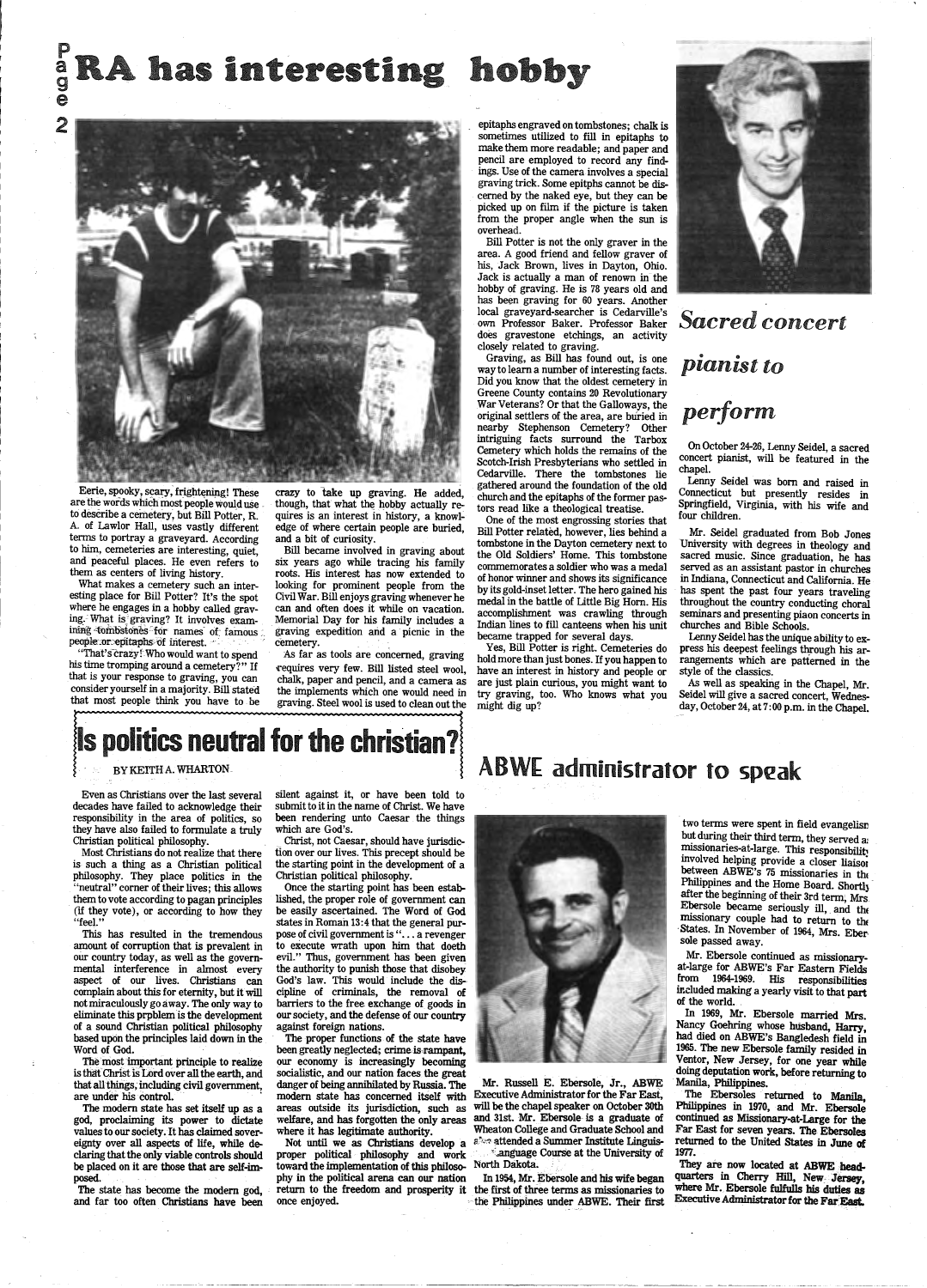### Field hockey games tough, spirit high

Undaunted by their 1-2 record and two continues to strive toward excellence. Coach Becky Kuhn commented that she is impressed with the spirit and drive evihopeless game. Currently, the basic focus of needed improvement is in defensive handling of the ball.

Leading the team with two goals scored is Co-captain Deb Kearsley. Cindy Mannering, Jane Sutherland, and Carol Stoltzfus each have one goal to their credit. Sweeper Sue Matzuras has made 22 defensive tackles, and goalie Barb Vinson has 54 saves out of 69 opposition goal attempts to her credit.

After neck-and-neck competition the Cedarville team chalked up a victory

The Cedarville Harriers took top honors at the NCCAA District Three meet at Huntington Saturday, October 12. Dale Shaw placed first among a field of fifty runners with a time of 26:34. Tom Yater placed third (26:50), Sonny Snell placed  $fifth (27:11), and Craig Colas placed eighth$ (27:38). John Selden and Dean Johnson were 20th and 21st respectively; Dave Treese, who came in 22nd was severely hindered by the loss of a contact lens. other schools participating in the meet were: Asbury (second place), Marion (thrrd), Mount Vernon, Grace College, and Hutnington.

The Jacket runners started slow in their first four meets finishing in the bottom half of their competition on all four occasions. Coach King viewed these meets as part of their training however, as they ran three of the four meets in six days. Cedarville resumed classes a few weeks later than most area schools and therefore put the team a few weeks behind in training.

The October 11 game against Wittenberg resulted in a 1-6 loss, with the single goal scored by Deb Kearsley. Coach Kuhn said, however, that she was pleased with the way the players handled themselves against the strong competition. The game with Wooster October 6 was not played due<br>to scheduling difficulties, but a home game with Ohio Wesleyan cancelled due to inclement weather has been rescheduled to be played October 29.



rriers victorid

## in district meet

Leadership, dedication, and a positive Christian example are among the many qualities which have made Senior Craig Colas the captain of the '79 Cedarville Cross Country Squad. Craig's influence and guidance have been an important part of the team's success according to Coach Elvin King. King believes that dedication and leadership are extremely important in a sport which is both physical and mentally gruelling.

Seniors Dale Shaw and Tom Yater return as top runners from last year's national championship team. The NCCAA National Meet will hopefully be a repeated highlight of the 1979 season. against Marietta October 4. At the end of regular play, the score was tied 2-2 necessitating a flick-off. Each team was given five one-on-one shots, one player against the goalie. Marietta scored only once, and successful shots by Jane Sutherland and Carol Stoltzfus gave Cedarville the game with a final score of 4-3.

> scoring punch has been due to freshmen John Delancey, Craig Herl, and Bobby Shomo, while CC has been consistently out scored by their opponents.

hampered with a sore hand. Stepping in feels confident of their improvement and<br>with infrequent experience has been senior feels the success of his team will be on a When asked about his plans for the remaining half of the season, Coach McGillivray commented that even though the team has experienced a losing season, he

On October 6, the weeks of training paid off in the Findlay Invitational Meet. Dale Shaw set a personal record by turning in a time of 25:01 for the five mile course, <sup>g</sup>iving him first place in the meet. Coach King was very pleased with the meet because nine CC runners finished under 27 :40 representing the best overall team performance since King became coach at Cedarville.

The depth of this year's team has been extremely important. First year man, Sonny Snell continues to run ahead of freshman record pace, while junior Cal Clark, freshmen Dean Johnson, Kirk Keller and John Seldon continue to compete for a spot as one of the top seven runners.

<sup>A</sup>positive attitude and extremely close unity among the team members have been instrumental in causing each runner to<br>perform at his maximum capability. Coach King also acknowledges the pressure of returning as national champs, but feels his runners are showing out-<br>standing maturity. in accepting the challenge.

### Soccer team perservers

With more than half of the season behind played exceptionally well in his first them, the Yellow Jacket soccer team faces appearance.<br>the toughest challenge of their 1979 schedu-<br>let a critical game which is certain to le

1979 CROSS COUNTRY TEAM Dale Shaw, Sr. Tom Yater, Sr. · Craig Colas, Sr. Daye Treese, Sr. Roger Michel, Sr. Cal Clark, Jr. Chris Yoder, So. RyanSpencer,So. Sonny Snell, Fr. John Selden, Fr. Kirk Keller, Fr. Dave Fogle, Mgr. Coach Elvin King



The Jackets have also been seriously plagued by injuries in the goal area. Senior· Steve Piazza was lost on September 29 with a broken arm and is a doubtful returner, while Junior Tim Grahm has been hampered with a sore hand. Stepping in reserve goal-keeper Wynn Gifford, who game by game basis.

including Walsh, Ohio Dominican, and Wil-Dominican on October 20. During the time<br>mington. A loss to any of the next five that coach John McGillivray has spent at<br>challengers will seriously damage the Cedarville College, t

When asked about his·plans for the remaining half of the season, Coach McGillivray commented that even though the tea

Women's cross country team organized

The women's cross country team is looking forward to a promising year, in spite of the fact that they are still somewhat unorganized. The team this year is only on a<br>trial basis. No meets are planned as yet, due to the late starting of the team. The Athletic Department is optimistic though, and hopes to obtain a coach for the team next year.

Coach King is in the process of developing the team for the benefit of both the school and the women. Women's cross country attracts and meets the need of high school grads who are looking for a noncontact sports program as well as the desired college curriculum. The training

experience in itself proves to be very rewarding and challenging. Through train-<br>ing one not only improves the physical condition of the body, but develops valuable character traits which are essential. Among such are the building of confidence, loyalty, friendship, and <sup>a</sup> competitive spirit.

The cross country team consists of: Sarah Arthur, Laura Clayton, Chris Gilmour, Peg Harrell, Julie Hutchins, Beth Landers, Rachel Lyons, Lynda Patton, Cindy Treese, and Mary Wallace. So if you see any of these women conditioning, stop and give them a word of encouragement.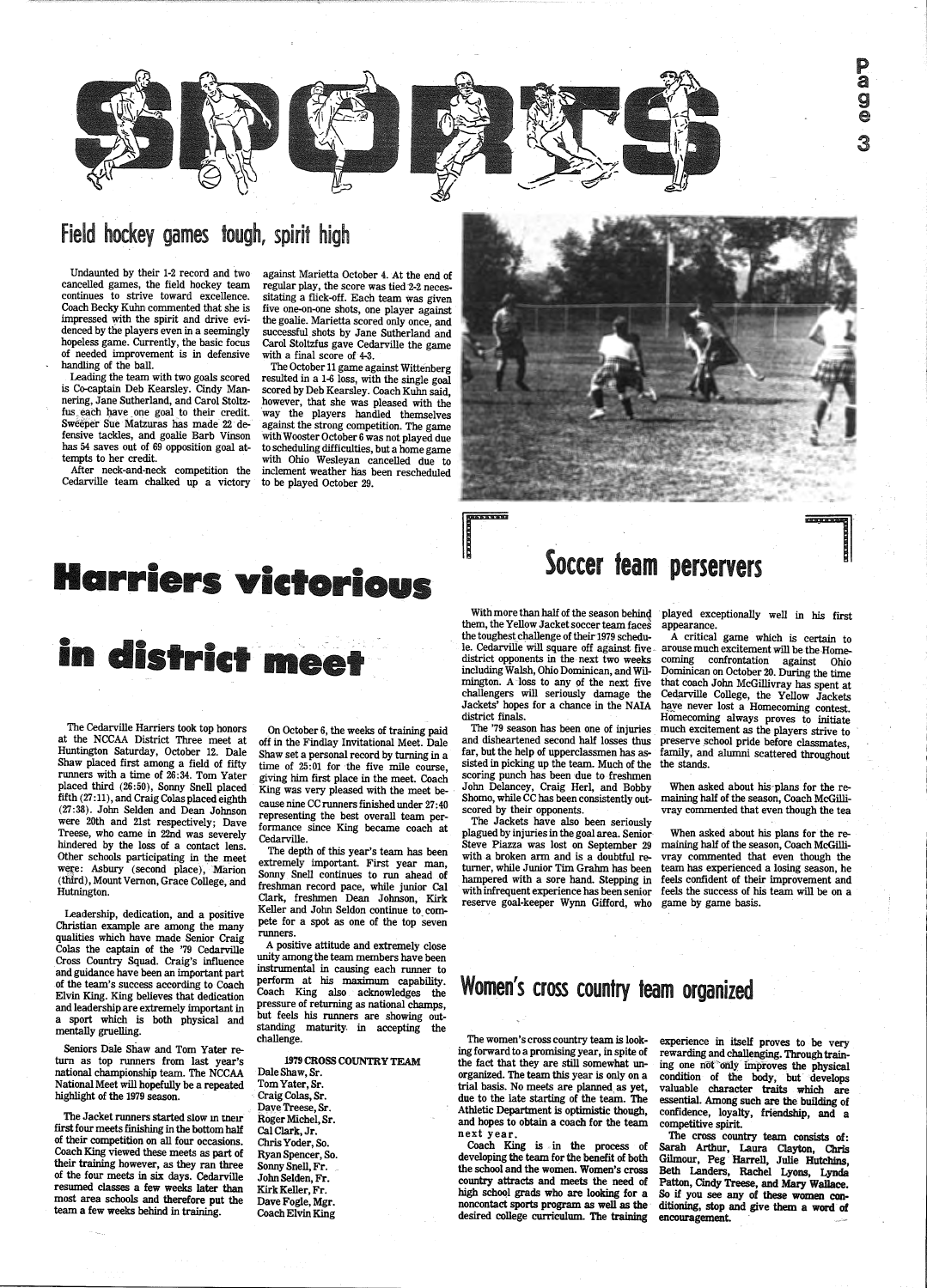P a g



### CC has victory at Malone

### Homecoming

Malone had their homecoming ruined when they were beaten 2-1 by the Cedarville soccer team on Saturday, October 13. Jeff Bowser scored both goals for the Yellow Jackets, one on a lob over the goalie's head, and another on a rebound off his own shot.

The game, played on extremely poor field conditions, were exceedingly physical and marred by seemingly biased officiating, according to team co-captain Dave Merkh.

One Cedarville player was ejected, forcing CC to play a man short for the last 10



The homecoming atmosphere could have accounted for the physical game, with the fans riling the players and abusing the referees. One frustrated Malone player was swinging elbows and fists much of the game.

Goalie Wynn Gifford was injued in the first half, and was replaced by Tim Graham. Both played well.

This Wednesday CC, in their toughest game of the year, will face Wilmington, which is ranked sixth in the nation.

### 1979 volleyball a winning proposition

at the Division 3 State Tournament November 9-10.

With a winning record of 11-3 (as of October 15), the 1979 Women's Volleyball Team is well on its way to achieving the established goal of 22 victorious matches during this season. Coach June Kearney is very pleased with the increased strength and depth of the team as well as continually improving setting performance. She cited consistancy in serving and effectiveness in blocking a the focus of future improvement.

Considerable height has been added to the team with three new players in the starting line-up. Sue Palmer, 5'8" senior is the team's primary setter. New hitters this year are Joan Schmidt, 5'8" freshman; and Debbie Fakan, 5'9" junior transfer from Lorain Community College, back into action after a temporary setback with an ankle injury. Returning regulars are Cocaptains Brenda Hobar, senior, and Susie Riegle, junior; senior, Kathy Turner; and sophomore, Darcy Morton.

As a result of extensive reorganization in the AIAW the traditional two divisions have been expanded into three based upon amount of financial aid given to athletes. Division 3, of which Cedarville is a member, was divided into four regions, each of which will hold a Satellite Tournament to determine the competitors 

The strong regional competitors for the Jackets are Wilmington, Wittenberg, Walsh, Bluffton, Defiance, and Ohio Northern. The Cedarville Spikers defeated Wittenberg (15-10, 2-15, 15-12) and (15-6, 15-11); Walsh (15-3, 15-13); and Wilmington (11-15, 15-13, 15-8), after a spectacular come-from-behind victory in the second game of the match. Two of their three losses were to league competitors Bluffton (4-15, 13-15), and Defiance (8-15, 12-15).





### **Did you ever want** to JUMP out of a perfectly **good** airplane?

Classes-IOam&Ipm \* First course \$45 add. jumps \$12

 $\mathbf{\hat{x}}$  Jump at your own risk.

Dayton.

**GREENE COUNTY SPORT PARACHUTE CENTER** 513-376-9293 or 372-6116

 $\ldots$  . 12 miles

Includes all equipment

Victorious non-league matches were against Cincinnati Bible College (15-6, 15-5), Kenyon (13-15, 15-9, 15-7), Malone (15-8, 15-12), Otterbein (15-8, 15-11), Urbana (15-5, 15-17, 15-4, 15-6), and Muskingum (15-13, 15-13). During a rought three-match day, Cedarville lost to Capital (11-15, 7-15). Difficult contests anticipated include University of Dayton and Ohio University November 1, and a home-court match against Wright State October 22.

At the regional Satellite Tournament November 5-6 the Cedarville team will have the home court advantage, especially if much appreciated fan support continues: to be strong. The four regional winners, three at-large teams, and the host team will compete in the OAISW State Tournament November 9-10.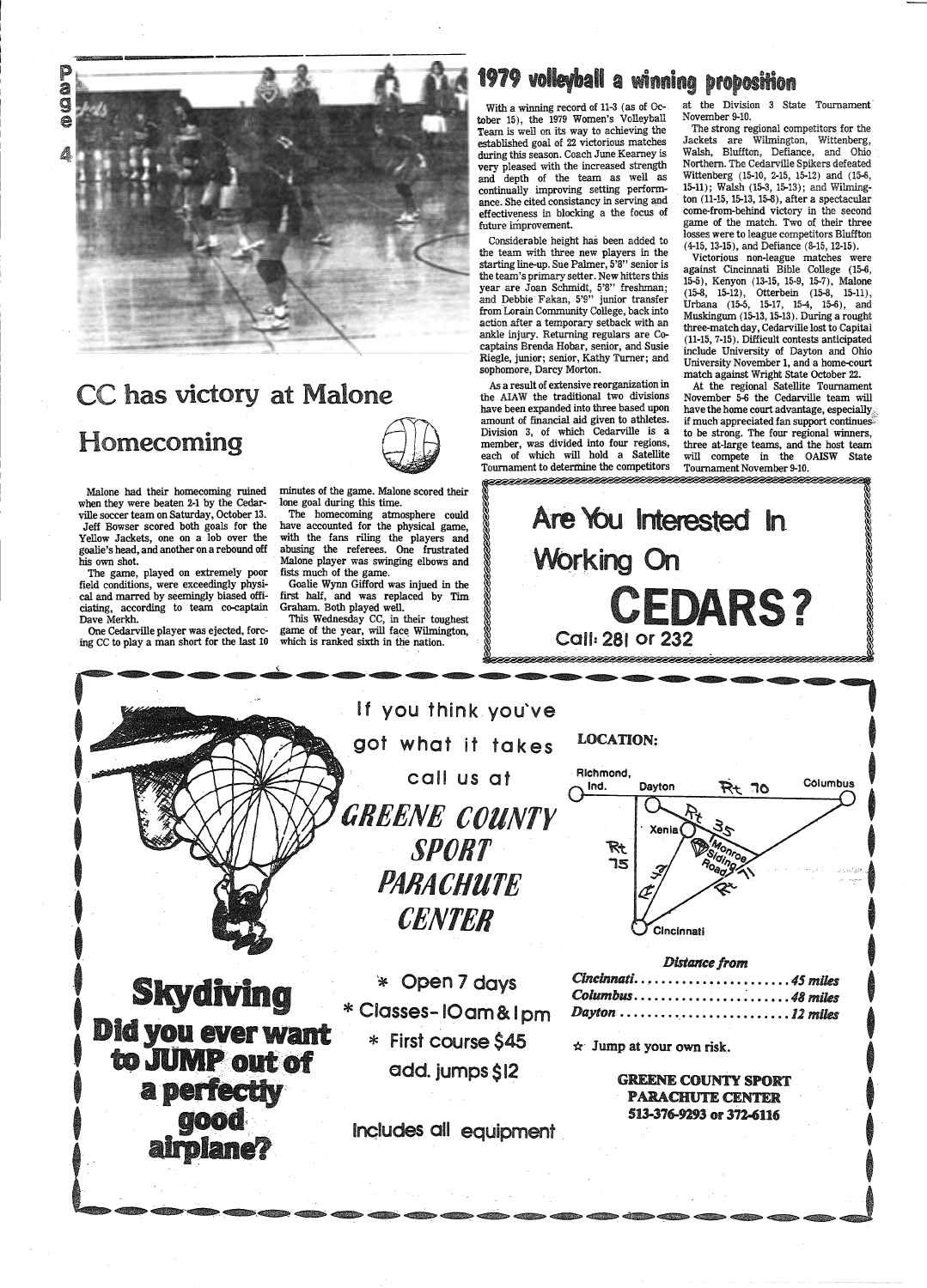## **Pagnard in faculty recital**

Artistic sound filled the evening of October 6 when Charles Pagnard was presented in a faculty recital in Jeremiah Chapel. Pagnard was assisted by other members of Cedarville's music faculty and a few faculty members from surrounding colleges. The sensitive ensemble work exhibited by these musicians, especially that of Mr. McClure on the piano, combined most effectively with Pagnard's skillful trumpet playing and produced an enjoyable performance for the audience of about 700 people.

The program selection encompassed a mixture of compositions which served to exhibit a variety of the many effects the trumpet can produce. The first piece, Sonata, by Flor Peters, was a fitting example of that variety. It went from a snappy Allegro to a mellow floating Aria and then concluded with a Finale that demonstrated catchy rhythms and a lilting <sup>p</sup>iaon part. Unfortunately, one of the most beautiful aspects of the piece, its continuity, was broken up because the audience clapped between movements.

When asked which of the pieces were his favorites, Pagnard responded that he liked the "pretty pieces" best. Of these, he especially liked Aaron's Copland's Quiet City, an introspective work using trumpet, oboe, and piano, Pagnard said that he has an affinity for beautiful melodies, and that one of the best aspects of music is to find a good piece, put oneself into it, and derive musicality from it. This, of course, is what results when a musician strives to do the best he or she can do. This approach to music demands much discipline and careful interpretation of the printed notes, but

edging that big government is the cause of many of the problems that plague our country today and advocating a govern- try.

 $\mathbb{P}$  e a  $\mathbb{q}$  or  $t$  s  $^-$ 

ment takeover of our economy, he demonstrated the socialist's universal problem. Jane Fonda, even though she was the biggest drawing card, actually said the least. She has made her stance known in the past, however. Several years ago, while talking to a group of college age kids she proclaimed, "If you understood what communism was, you would pray on your knees that he would someday become  ${\tt Communist."}$  need she say any more?

the performer is amply rewarded with the enjoyment of participation and the satisfaction of a fine musical communication. Pagnard aptly swnmarized this concept with the phrase, "A good piece plus serious musicians results in an interpretive, positive achievement."

Pagnard's technique on the piccolo trumpet was met warmly by the audience as he expertly flicked off john Stanley's Voluntary arranged by Edward Tarr. The accompanying organ part lended color by

### Fonda and Co.

### spread propaganda

Although they were able to diagnose many of the problems which face this country, their solutions would prove to be worse than the problems. Many times they did not even have a solution.

Poltical activists Jane Fonda, Tom Hayden and Holly Near were the featured speakers at a rally held on Wednesday, October 10 at Wright State University.

Ms. Near, who is travelling around the country in a venture called "On Tour for a Nuclear Free Future," began the assembly by horrendously singing several <sup>a</sup> cappella songs. These songs, which she wrote herself, advocated everything from communism to anti-racism.

One song declared, "We (Americans) are a gay and lesbian people." This type of music is supposed to "create a culture that is good for our brains."

Next on the agenda was Tom Hayden, Jane's husband. He seemed to be the most knowledgeable and best speaker of the group.

He made a statement which clearly showed what their presuppositions were. Speaking in reference to the problem of inflation and possible solutions he said, "We better come up with something a little better than that little green thing on the dollar bill which says 'In God We Trust.'" At least he was blunt about it. Unfortunately, the audience agreed with him.

Bill Vernon, Contest Director January 14, *I980Deadline* 

> Writer's Workshop

MAAM, I CAN TELL Rl6MT AWAY TMAT 1<sup>1</sup>M GONNA FAIL THIS TEST

Hayden proved he was a typical socialist by advocating the nationalization of the oil companies. By simultaneously acknowl-

Mr. Riter stated that "I enjoy teaching -I enjoy the students." He also said that seeing students going out and taking up careers that he did not choose is very fulfilling and rewarding.

Born in Milwaukee, Wisconsin on May<br>14, 1942, Mr. Riter trusted the Lord as his Savior at the age of 12. He then became in<sup>30</sup> volved in Awana Clubs and the Christian Service Brigade. Mr. Riter is now working along with his family at a new church in Jamestown.

REPORTERS: Terry Ankenman, Theresa Galbreath, Edna Hollopeter, Dawn Jansen, Linda Lee Lichtensteiger, Karen McHugh, Mark Morley, Dave Price, Terry Schmidt, Paul Sewell, David Suggs, Karen Wainwright, Connie Williams, Joan Yerkes.

 Despite all the unbiblical rhetoric, they did make several good points. They acknowledged the need for conversation, the development of solar energy, help for the handicapped, an efficient way to dispose of chemical and radiation waste, and the elimination of corporate control over politicians.

Attendance at the rally was not as great as the press leads one to believe, but the material that was presented could have a great effect on the lives of those people that did attend. As Fonda and Company travel around this nation spreading their

the use of some unusual stops. The J.N. Hummel Concerto in E flat for Trumpet went off well as did the Leonard Bernstein Brass Music. The Brass Music included solo pieces for trumpet, horn, trombone, and tuba. It ended with a fanfare incorporating all of the instruments. Each of these short pieces were dedicated to a different dog of the Bernstein household. Ending the program was a brass quintet of which Pagnard is a regular member. They gave an excellent rendition of Fanfare by Paul Dukes despite the difficulty of having only rehearsed the piece once.

One final note of interest is the fact that Pagnard had been suffering from bronchitis for .the last few days prior to the recital. Although his illness did nct cause any major problems during the performance, it did prevent him from rehearsing well during the final days before the recital. It also caused quick exhaustion and less efficient breathing, two factors that would halt many performers but did not hinder Pagnard from rewarding himself and his listeners with a· valuable and satisfying musical experience.

*1980*  Creative Writing Contest

> <sup>~</sup>. -, -  $\alpha$  ,  $\mathcal{R}$  ,  $\alpha$  . The Fiction  $Non-Fiction P_{0}$  etry *C!ii!drm* '.1 *Literature*

Gary Mitchner, Director

*Sponsored* by *the English Department*  Sinclair Community College

For more information contact



## **Faculty Profile**

Mr. Riter



This month's faculty profile is on William Riter, head of the Business Administration Department.

Mr. Riter came to Cedarville in 1960 and graduated in 1964 with a. degree in Business Administration. He then went to the University of Illinois for one year to get his M.A. in accounting. In 1965 Mr. Riter came back to Cedarville to take a full time teaching position.

Mr. Riter said that although there have not been any outstanding miracles in his life the Lord has always continuously directed his path. He also stated, "I have never been disappointed in the Lord. He has always fully satisfied."

As for the future, Mr. Riter plans to be involved in the development of the Busines Department, to watch his children grow up and to stay involved in the church.

### **CEDARS**

ADVISOR: Mark Larson GENERAL EDITOR:

Elaine Swartwood

news editor: Becky Jones Feature Editor: Keith Wharton SPORTS EDITOR: Sharon Levin **D**<br>a ge 5

PRODUCTION: Sandy Ham, Becky Jones, Elaine Swartwood.

PROOFREADERS: Linda Burchett, Sarah Fulmer, Tammy Hicks, Todd Peterson.

 $\mathcal{L}_{\text{max}}$  .

 $\label{eq:1} \begin{array}{l} \mathcal{L}_{\mathcal{A}}(\mathbf{x},\mathbf{y})=\mathcal{L}_{\mathcal{A}}(\mathbf{x},\mathbf{y})\\ \mathcal{L}_{\mathcal{A}}(\mathbf{x},\mathbf{y})=\mathcal{L}_{\mathcal{A}}(\mathbf{x},\mathbf{y})\\ \mathcal{L}_{\mathcal{A}}(\mathbf{x},\mathbf{y})=\mathcal{L}_{\mathcal{A}}(\mathbf{x},\mathbf{y}) \end{array}$